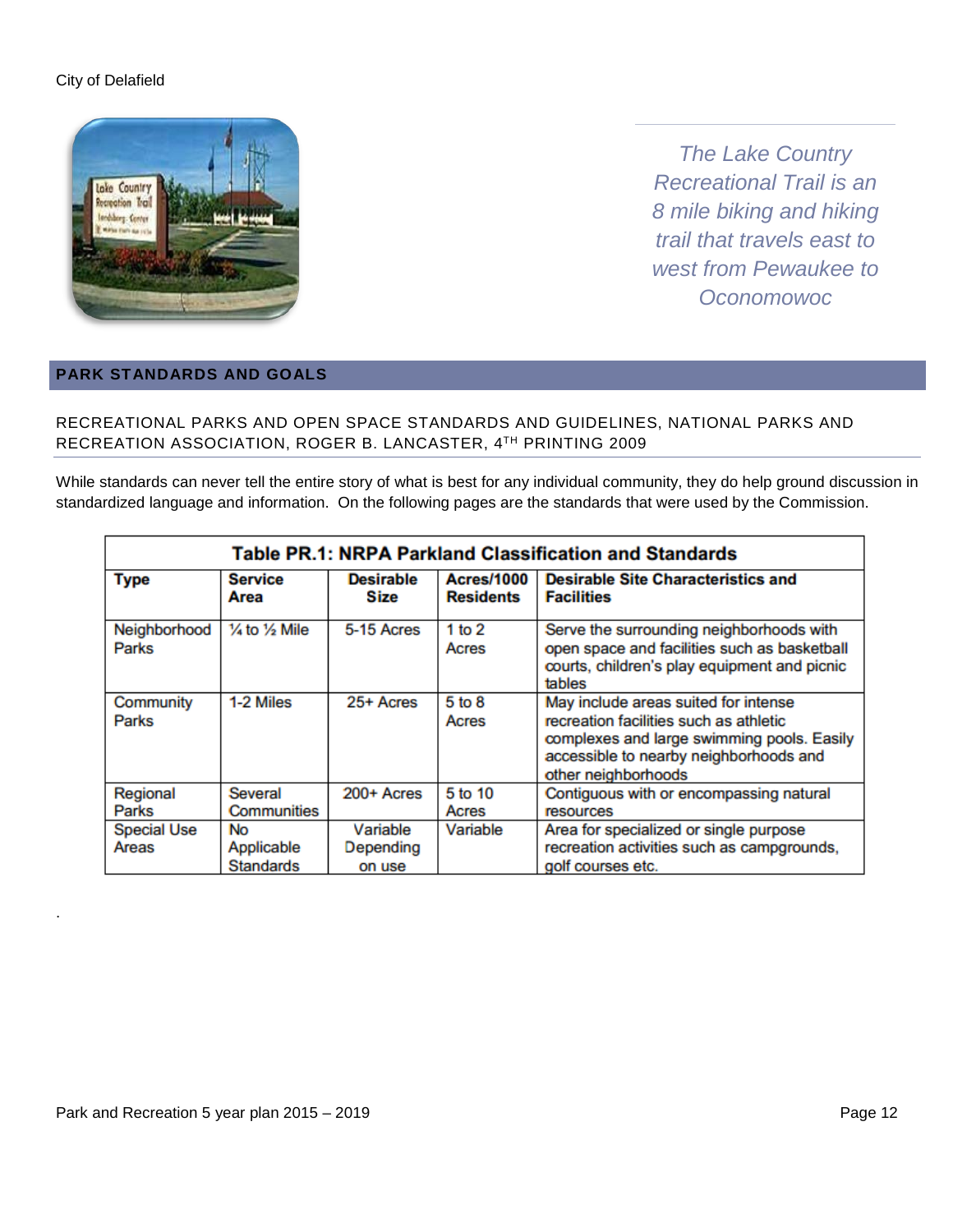| <b>ACTIVITY/ FACILITY</b>                                                   | <b>RECOMMENDED</b><br><b>SPACE</b><br><b>REQUIREMENTS</b>         | <b>RECOMMENDED SIZE</b><br><b>AND DIMENSIONS</b>                                                                                                                              | <b>RECOMMENDED</b><br><b>ORIENTATION</b>                                                                                                                      | <b>NO. OF UNITS PER</b><br><b>POPULATION</b>               | <b>SERVICE RADIUS</b>        | <b>LOCATION NOTES</b>                                                                                                        |
|-----------------------------------------------------------------------------|-------------------------------------------------------------------|-------------------------------------------------------------------------------------------------------------------------------------------------------------------------------|---------------------------------------------------------------------------------------------------------------------------------------------------------------|------------------------------------------------------------|------------------------------|------------------------------------------------------------------------------------------------------------------------------|
| Handball<br>$(3-4$ wall)                                                    | 800 sq. ft. for 4-wall<br>1000 for 3-wall                         | $20^{\circ}$ x40' - Minimum of<br>10' to rear of 3-wall<br>court. Minimum 201<br>overhead clearance                                                                           | Long axis north-south.<br>Front wall at north end.                                                                                                            | 1 per 20,000                                               | 15-30 minute travel time     | 4-wall usually indoor as<br>part of multi-purpose<br>facility. 3-wall usually<br>outdoor in park or school<br>setting        |
| <b>Ice Hockey</b>                                                           | 22,000 sq. ft. Including<br>support area                          | Rink 85'x200' (minimum<br>85'x185") Additional<br>5000 sq. ft. support<br>area                                                                                                | Long axis north-south if<br>outdoor                                                                                                                           | Indoor -- 1 per 100,000<br>Outdoor - depends on<br>climate | % - 1 hour travel time       | Climate Important<br>consideration affecting no.<br>of units. Best as part of<br>multi-purpose facility.                     |
| <b>Tennis</b>                                                               | Minimum of 7,200 sq. ft.<br>single court (2 acres for<br>complex) | 36'x78', 12' clearance<br>on both sides: 21"<br>clearance on both ends.                                                                                                       | Long axis north -south                                                                                                                                        | 1 court per 2000                                           | %-1/2 mle                    | Best in batteries of 2-4.<br>Located In<br>neighborhood/community<br>park or adjacent to school                              |
| Volleyball                                                                  | Minimum of 4,000 sq. ft.                                          | 30'X60'. Minimum 6'<br>clearance on all sides                                                                                                                                 | Long axis north-south                                                                                                                                         | 1 per 5000                                                 | $% -$ % mile                 | Same as other court<br>activities (e.g. badminton)                                                                           |
| <b>Baseball</b><br>1.<br>Official                                           | 3.0-3.85 A minimum<br>1.2 A minimum                               | Baselines - 90' Pitching<br>distance 60 %' foul lines<br>- min. 320' Center field<br>$-400*$<br>Baselines - 60°<br>Pitching distance - 46'                                    | Locate home plate to<br>pitcher throwing across<br>sun and batter not<br>facing it. Line from<br>home plate through<br>pitchers mound run<br>east-north-east. | 1 per 5000<br>Lighted 1 per 30,000                         | $% -$ % mle                  | Part of neighborhood<br>complex. Lighted fields<br>part of community<br>complex.                                             |
| $\overline{2}$<br>Little<br>League                                          |                                                                   | Foul lines - 200' Center<br>field - 200' - 250'                                                                                                                               |                                                                                                                                                               |                                                            |                              |                                                                                                                              |
| <b>Field Hockey</b>                                                         | Minimum 1.5 A                                                     | 180' x 300' with a<br>minimum of 6'<br>clearance on all sides.                                                                                                                | Fall season - long axis<br>northwest to southwest.<br>For longer periods<br>north-south                                                                       | 1 per 20,000                                               | 15-30 minutes travel<br>time | Usually part of baseball,<br>football, soccer complex in<br>community park or<br>adjacent to high school.                    |
| Football                                                                    | Minimum 1.5 A                                                     | 160' x 360' with a<br>minimum of 6'<br>clearance on all sides.                                                                                                                | Same as field hockey.                                                                                                                                         | 1 per 20,000                                               | 15-30 minutes travel<br>time | Same as field hockey.                                                                                                        |
| Soccer                                                                      | $1.7 - 2.1A$                                                      | 195' to 225'x330' to<br>360' with a minimum 10'<br>clearance all sides.                                                                                                       | Same as field hockey.                                                                                                                                         | 1 per 10,000                                               | 1-2 miles                    | Number of units depends<br>on popularity. Youth<br>soccer on smaller fields<br>adjacent to schools or<br>neighborhood parks. |
| Golf-driving Range                                                          | 13.5 A for minimum of<br>25 tees                                  | 900'x690' wide. Add 12'<br>width for each additional<br>tee.                                                                                                                  | Long axis south-west-<br>northeast with golfer<br>driving toward<br>northeast.                                                                                | 1 per 50,000                                               | 30 minutes travel time.      | Part of a golf course<br>complex. As separate unit<br>may be privately owned.                                                |
| % Mile Running Track                                                        | 4.3 A                                                             | Overall width - 276'<br>Length - 600.02' Track<br>width for 8 to 4 lanes is<br>$32^\circ$ .                                                                                   | Long axis in sector from<br>north to south to north-<br>west-south-east with<br>finish line at northerly<br>end.                                              | 1 per 20,000                                               | 15-30 minutes travel<br>time | Usually part of high<br>school, or in community<br>park complex in<br>combination with football,<br>soccer, etc.             |
| Softball                                                                    | 1.5 to 2.0 A                                                      | Baselines - 60 °<br>Pitching distance-46'<br>min. 40" women. Fast<br>pitch field Radius from<br>Plate - 225' Between<br>foul Lines, Slow Pitch -<br>275' (men)<br>250'(women) | Same as baseball                                                                                                                                              | 1 per 5,000 (If also used<br>for youth baseball)           | % - % mle                    | Slight differences in<br>dimensions for 16" slow<br>pitch. May also be used<br>for youth baseball.                           |
| <b>Multiple Recreation</b><br>Court (basketball,<br>volleyball, tennis)     | 9, 840 sq. ft.                                                    | 120' x 80'                                                                                                                                                                    | Long axis of courts with<br>primary use is north-<br>south                                                                                                    | 1 per 10,000                                               | 1-2 miles.                   |                                                                                                                              |
| <b>Tralls</b><br>Park and Recreation 5 year plan 2015 - 2018 and the width, | <b>N/A</b>                                                        | Well defined head<br>grade is 5% not to<br>exceed 15%. Capacity<br>rural trails - 40<br>hikers/day/mile. Urban<br>tralls $-90$<br>hikers/day/mile.                            | <b>N/A</b>                                                                                                                                                    | 1 system per region                                        | <b>NIA</b>                   | Page 13                                                                                                                      |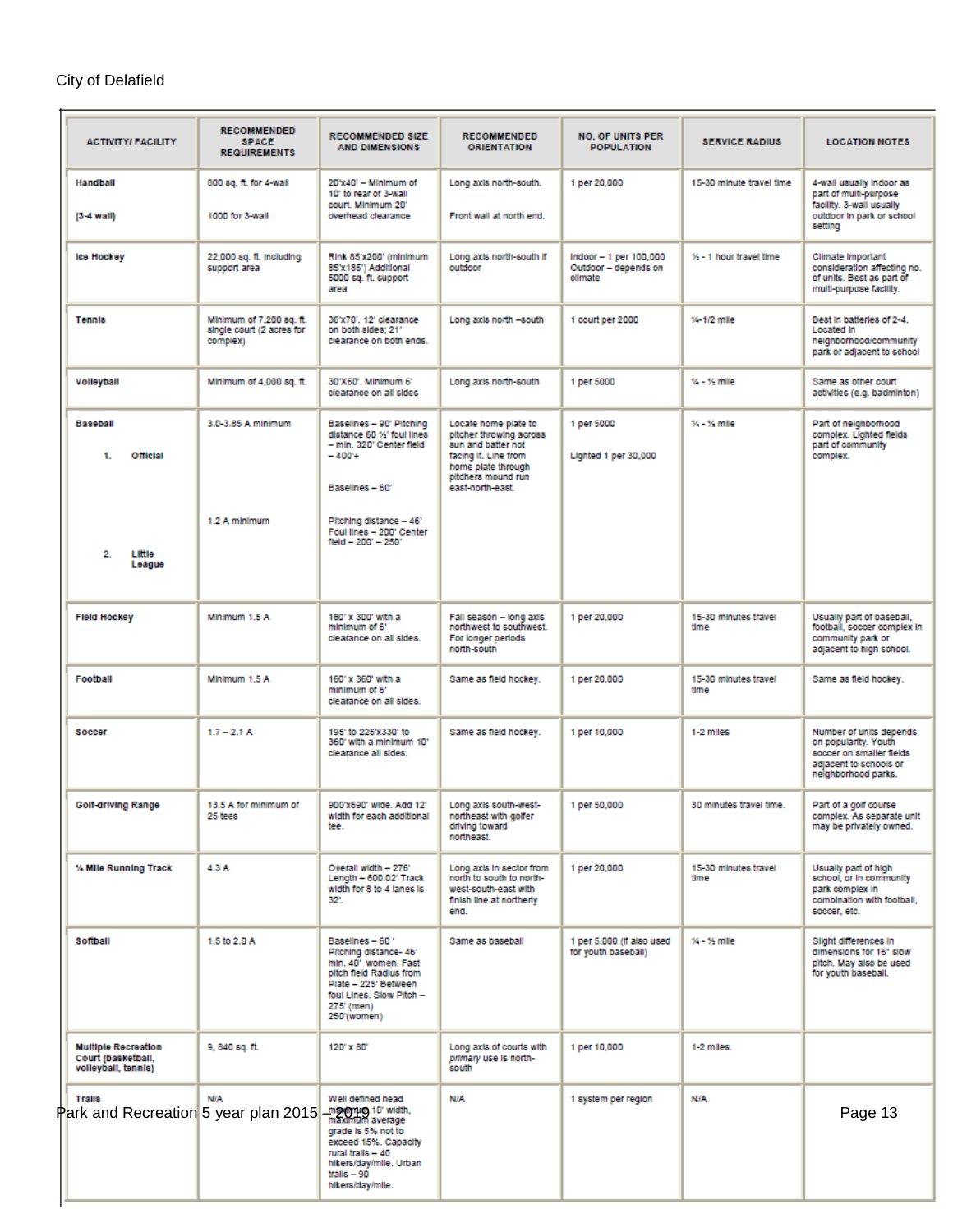| <b>ACTIVITY/FACILITY</b>                                                         | <b>RECOMMENDED</b><br><b>SPACE</b><br><b>REQUIREMENTS</b>   | <b>RECOMMENDED SIZE</b><br><b>AND DIMENSIONS</b>                               | <b>RECOMMENDED</b><br><b>ORIENTATION</b> | <b>NO. OF UNITS PER</b><br><b>POPULATION</b> | <b>SERVICE RADIUS</b> | <b>LOCATION NOTES</b>                                                                                                                      |
|----------------------------------------------------------------------------------|-------------------------------------------------------------|--------------------------------------------------------------------------------|------------------------------------------|----------------------------------------------|-----------------------|--------------------------------------------------------------------------------------------------------------------------------------------|
| <b>Badminton</b>                                                                 | 1620 sq. ft.                                                | Singles $-17'x44'$<br>Doubles $-20'x44'$                                       | Long axis north-south                    | 1 per 5000                                   | $% -1/2$ mile         | Usually in school,<br>recreation center or<br>church facility. Safe<br>walking or bike access.                                             |
| <b>Basketball</b><br>Youth<br>1.<br>2.<br><b>High School</b><br>Collegiate<br>3. | 2400-3036 sq. ft.<br>5040-7280 sq. ft.<br>5600-7980 sq. ft. | 46-50'x84"<br>50'x84"<br>50'x94"<br>with 5' unobstructed<br>space on all sides | Long axis north-south                    | 1 per 5000                                   | $\%$ - $\%$ mile      | Same as badminton.<br>Outdoor courts in<br>neighborhood and<br>community parks, plus<br>active recreation areas in<br>other park settings. |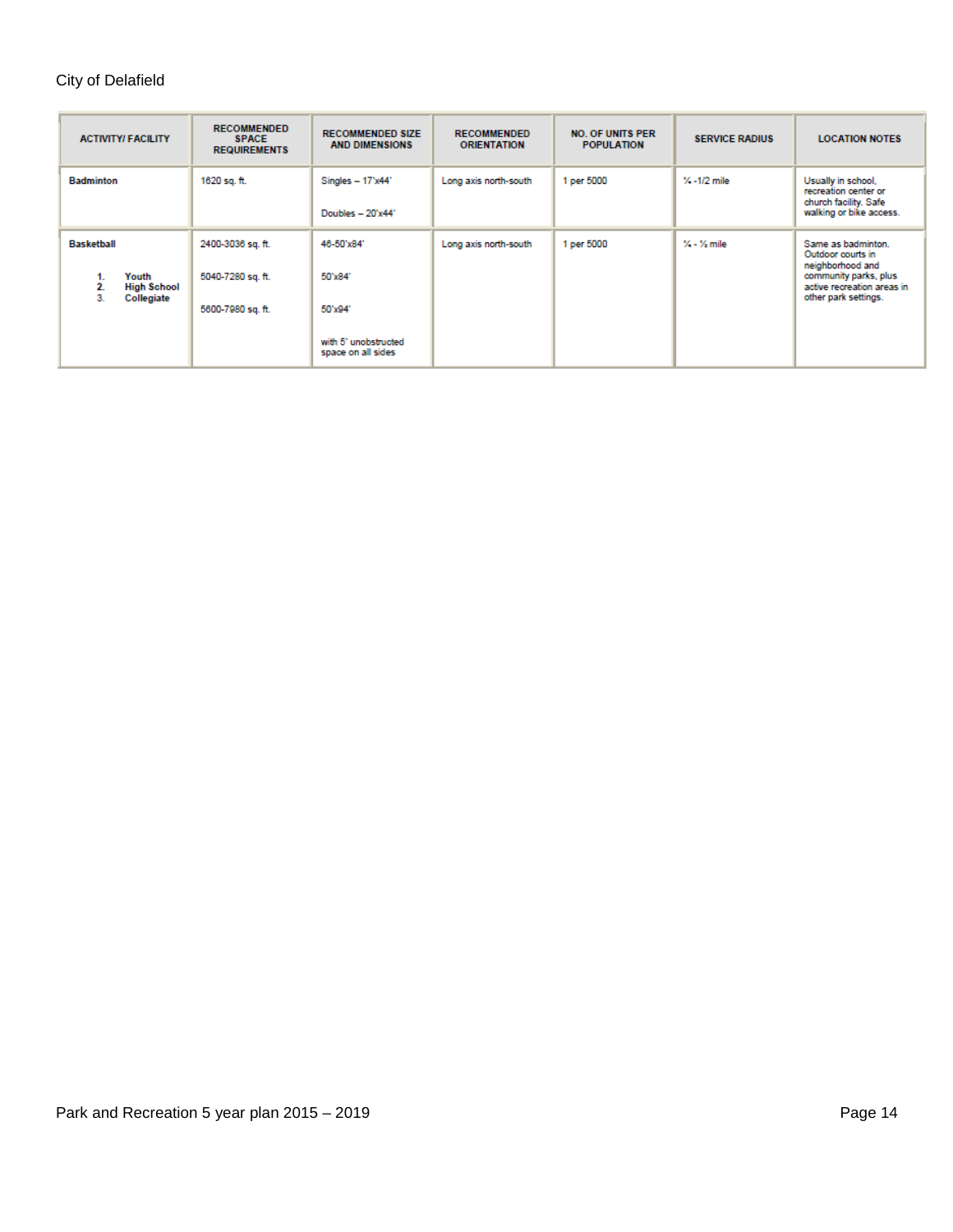| <b>ACTIVITY/FACILITY</b>                                                                   | <b>RECOMMENDED</b><br><b>SPACE</b><br><b>REQUIREMENTS</b>          | <b>RECOMMENDED SIZE</b><br><b>AND DIMENSIONS</b>                                                                                                                                                                                                                                                                             | <b>RECOMMENDED</b><br><b>ORIENTATION</b>                                                                   | <b>NO. OF UNITS PER</b><br><b>POPULATION</b>                                               | <b>SERVICE RADIUS</b>           | <b>LOCATION NOTES</b>                                                                                                                                                                                                                       |
|--------------------------------------------------------------------------------------------|--------------------------------------------------------------------|------------------------------------------------------------------------------------------------------------------------------------------------------------------------------------------------------------------------------------------------------------------------------------------------------------------------------|------------------------------------------------------------------------------------------------------------|--------------------------------------------------------------------------------------------|---------------------------------|---------------------------------------------------------------------------------------------------------------------------------------------------------------------------------------------------------------------------------------------|
| <b>Archery Range</b>                                                                       | Minimum 0.65 A                                                     | 300' Length x Minimum<br>10' wide between<br>targets. Roped clear<br>space on sides of range<br>minimum 30', clear<br>space behind targets<br>minimum of 90'x45' with<br>bunker.                                                                                                                                             | Archer facing north - or<br>$-45$ degrees.                                                                 | 1 per 50,000                                                                               | 30 minutes travel time          | Part of regional or metro<br>park complex.                                                                                                                                                                                                  |
| <b>Combination Skeet and</b><br><b>Trap Field (8 Stations)</b>                             | Minimum 30 A                                                       | All walks and structures<br>occur within an area<br>approximately 130' wide<br>by 115' deep. Minimum<br>cleared area is<br>contained within 2<br>superimposed<br>segments with 100-yard<br>radii (4 acres). Shot-fall<br>danger zone is<br>contained within 2<br>superimposed<br>segments with 300-yard<br>radii (36 acres). | Center line of length<br>runs northeast-<br>southwest with shooter<br>facing northeast.                    | 1 per 50,000                                                                               | 30 minutes travel time          | Part of regional/metro park<br>complex                                                                                                                                                                                                      |
| Golf<br>Par 3 (18)<br>1.<br>hole)<br>9-hole<br>2.<br>standard<br>3.<br>18-hole<br>standard | 50-60 A<br>Minimum 50 A<br>Minimum 110 A                           | Average length vary<br>600-2700 yd.<br>Average length -2250<br>vards<br>Average length 6500<br>yards                                                                                                                                                                                                                         | Majority of holes on<br>north-south axis                                                                   | 1/25,000<br>1/50.000                                                                       | % to 1 hour travel time         | 9 hole course can<br>accommodate 350<br>people/day.<br>18 hole course can<br>accommodate 500-550<br>people/day.<br>Course may be located in<br>community or district park.<br>but should not be over 20<br>miles from population<br>center. |
| <b>Swimming Pools</b>                                                                      | Varies on size of pool<br>and amenities. Usually<br>% to 2 A site. | Teaching-minimum of<br>25 yards x 45' even<br>depth of 3 to 4 ft.<br>Competitive - minimum<br>of 25 m x 16 m.<br>Minimum of 27 square<br>feet of water surface per<br>swimmer. Ratios of 2:1<br>deck vs. water.                                                                                                              | None-although care<br>must be taken in siting<br>of Illeguard stations in<br>relation to afternoon<br>sun. | 1 per 20,000<br>(Pools should<br>accommodate 3 to 5%<br>of total population at a<br>time.) | 15 to 30 minutes travel<br>time | Pools for general<br>community use should be<br>planned for teaching.<br>competitive and<br>recreational purposes with<br>enough depth (3.4m) to<br>accommodate 1m and 3m<br>diving boards. Located in<br>community park or school<br>site. |
| <b>Beach Areas</b>                                                                         | <b>N/A</b>                                                         | Beach area should have<br>50 sq. ft. of land and 50<br>sq. ft. of water per user.<br>Tumover rate is 3.<br>There should be 3-4 A<br>supporting land per A of<br>beach.                                                                                                                                                       | <b>N/A</b>                                                                                                 | <b>N/A</b>                                                                                 | <b>N/A</b>                      | Should have sand bottom<br>with slope maximum of 5<br>% (flat preferable). Boating<br>areas completely<br>segregated from<br>swimming areas.                                                                                                |

Mertes & Hall, 1996 Park, Recreation, Open Space and Greenway Guidelines.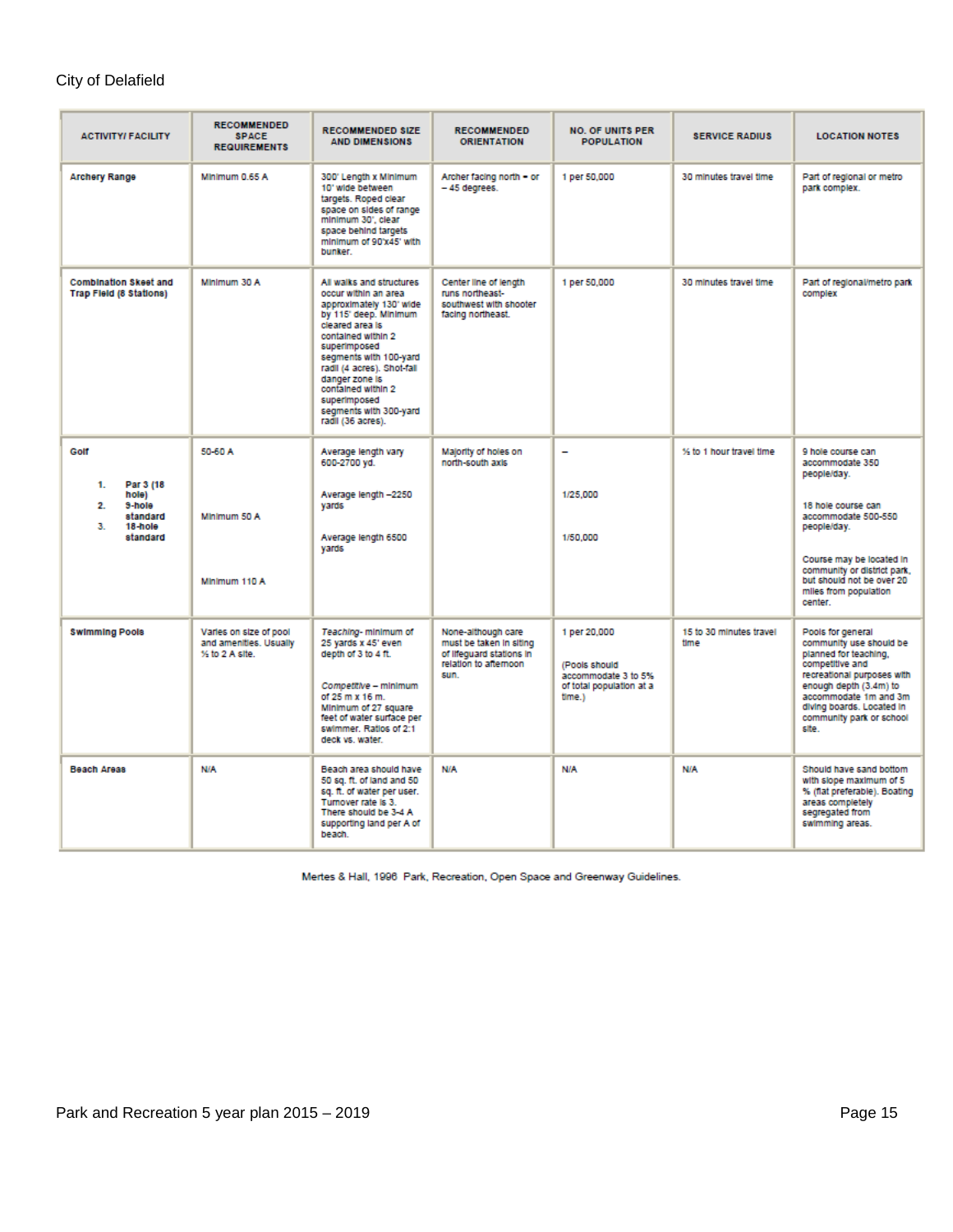### SWOT ANALYSIS

A SWOT analysis is a tool, used in management and strategy formulation. It can help to identify the Strengths, Weaknesses, Opportunities and Threats of a particular organization.

Strengths and weaknesses are **internal factors** that create value or destroy value. They can include assets, skills, or resources that an organization has at its disposal, compared to its competitors. They can be measured using internal assessments or external [benchmarking.](http://www.12manage.com/methods_benchmarking.html)

Opportunities and threats are **external factors** that create value or destroy value. An organization cannot control them. But they emerge from either the [competitive dynamics of the industry/market](http://www.12manage.com/methods_porter_five_forces.html) or from demographic, political, economic, social, technical, legal or cultural factors [\(PEST\)](http://www.12manage.com/methods_PEST_analysis.html)

#### **STRENGTHS**

- Existing parks, open space, playgrounds, and trails in the City and surrounding area.
- Natural resources (wetlands, rivers, woods, lakes, and forests.)
- Great combination of neighborhood and destination parks.
- City leadership that cares about the city, and has a great vision for the City.
- Level of development has provided funding to develop trails, parks, and tree planting

#### **WEAKNESSES**

- Lack of dedicated staff to monitor, manage, and market parks and recreation for the City.
- Lack of community gathering spaces to allow for expansion of recreation, senior programs and cultural activities.
- Lack of connected trail system within the City, and between area attractions.

#### **OPPORTUNITY**

- Improve cooperation with neighboring communities on parks, facilities, and recreation programs.
- Continuing to obtain and development new parks and open space
- Leverage parks and open space to increase the draw to the downtown and all business locations.
- Clean and improve access to the Bark River
- Leverage relationships with builders and existing institutions to improve park and recreation

#### **THREAT**

- Balancing the need for parks, open space, and recreation with funding available to meet the need.
- Meeting the needs of the majority of citizens even when the (sometimes vocal) minority of citizens oppose a direction
- Pollution, Deer, and invasive species threaten our natural resources and citizens
- Lack of knowledge or consideration for Park plans in all city decision making